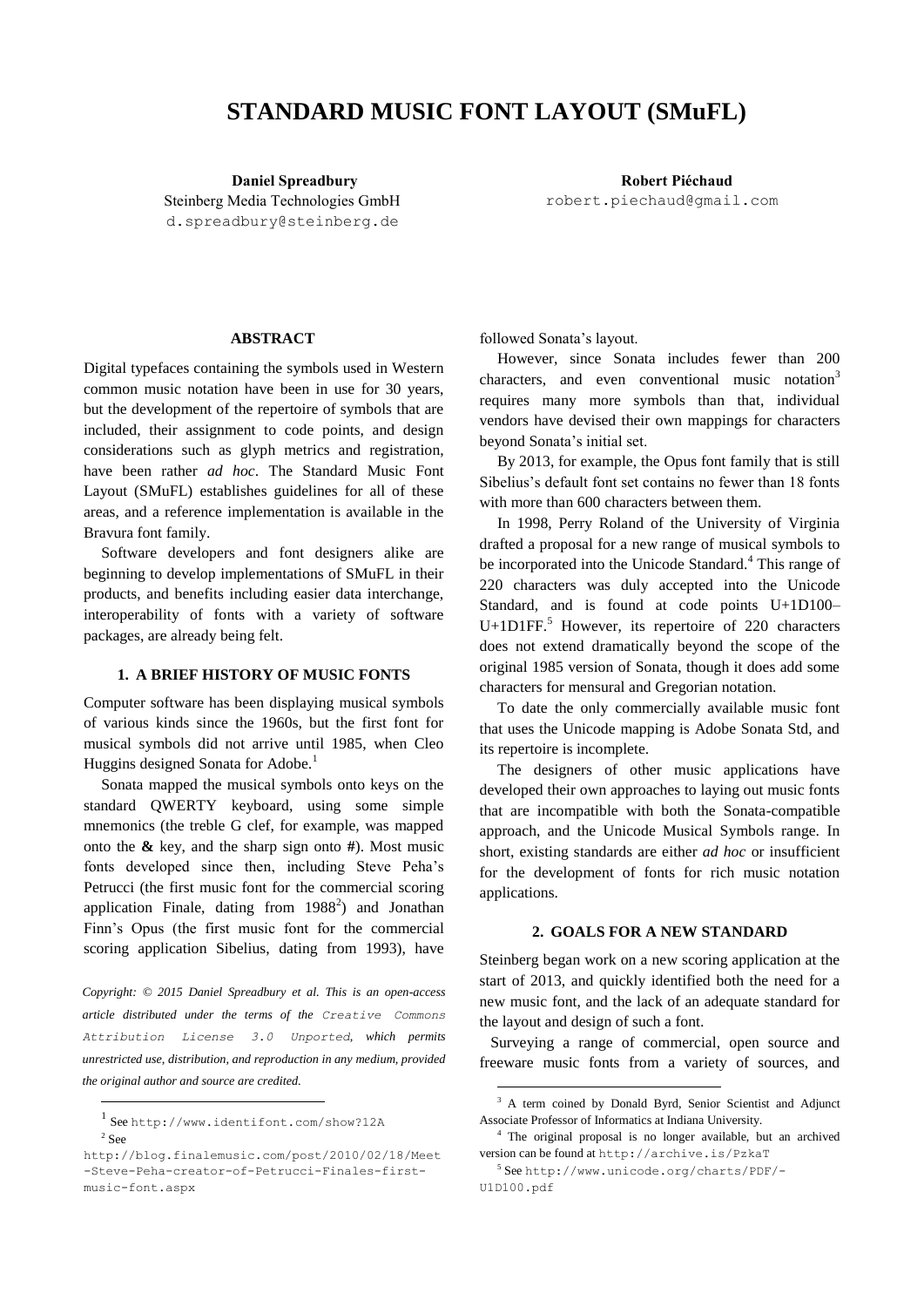considering the needs of the in-development application, provided the impetus to create a new standard, with the following goals identified from the outset:

# **2.1 Extensible by design**

The existing Unicode Musical Symbols range is a fixed set of 220 characters in a fixed range of 256 code points at U+1D100–U+1D1FF. This range is not easily extensible, though of course it would be possible for one or more non-contiguous supplemental ranges to be added to future versions of Unicode.

Sonata pre-dates the introduction of Unicode: in common with other PostScript Type 1 fonts of its age, it uses an 8-bit encoding that limits its repertoire of glyphs to a maximum of 256 within a single font. Fonts that broadly follow a Sonata-compatible layout are therefore likewise limited to a maximum of 256 glyphs, and as their developers have needed to further expand their repertoire of characters, they have unilaterally added separate fonts, with no agreement about which characters should be included at which code points.

A new standard should be extensible by design, such that even if the repertoire of characters needs to expand, there is both a procedure for ratifying the inclusion of new characters into the standard, and a means for individual font designers or software developers to add glyphs for their own private use in a way that does not break the standard for other users.

## **2.2 Take advantage of modern font technologies**

The development of the Unicode standard and the OpenType font specification, and their adoption by operating system, software, and font developers, are both enormously important: Unicode provides categorization and structure to the world's language systems, while OpenType enables the development of more advanced fonts with effectively unlimited glyph repertoires and sophisticated glyph substitution and positioning features.

A new standard should enable software developers and font designers to build software that takes advantage of these features, without tying the standard to a specific set of technologies, so that it is as broadly applicable and resistant to future obsolescence as is practical to achieve.

## **2.3 Open license**

In order to minimize the number of obstacles for software developers and font designers to adopt the new standard, it should be free of onerous software licensing terms.

A new standard should be released under a permissive, open license that both protects Steinberg's copyright in the standard, but makes it free for anybody to use in whole or in part in any project, whether that project itself is made available on a commercial basis or under a permissive or free software license.

Accordingly, Steinberg has released SMuFL under the MIT License,<sup>6</sup> which is a permissive free software license that allows reuse within both proprietary and open source software.

#### **2.4 Practical and useful**

Although it is impossible to say with certainty why the Unicode Musical Symbols range has failed to gain support among software developers and font designers, it is reasonable to assume that the range did not sufficiently solve the existing problems with the *ad hoc* Sonatacompatible approach, perhaps most crucially the lack of extensibility afforded by the limit of 220 characters, which represented only a very modest expansion of the 176 characters present in Sonata.

A new standard should not only be extensible, but should be developed with the practical needs of software developers and font designers as the top priority, including providing detailed technical guidelines on how to solve some of the issues inherent in representing music notation using a combination of glyphs drawn from music fonts and drawn primitive shapes (stroked lines, filled rectangles, curves, etc.).

#### **2.5 Facilitate easier interchange**

As existing music fonts have been developed in isolation by independent software developers and font developers, despite broad intent to make it possible for end users of scoring programs to use a variety of fonts, including those designed for other applications, in practice the level of compatibility between fonts and scoring programs is rather low.

A comparison of the repertoire of glyphs in Sonata, Petrucci, and Opus shows that only 69 of 176 glyphs in Sonata are also present in both Petrucci and Opus; a further 38 glyphs are present in Sonata and Petrucci, but not Opus; and a further 5 glyphs are present in Petrucci and Opus, but not Sonata; a further 59 glyphs in Sonata are present in neither Opus nor Petrucci.

Furthermore, there is no practical way for an end user to know in advance of attempting to use a different font whether or not a given range of characters is implemented in that font, and when transferring documents created in software between systems there is little guarantee that the software can translate the required glyph from one font to another.

A new standard should improve the compatibility of music fonts between different systems by providing not only an agreed mapping of characters to specific code

1

<sup>6</sup> See <http://opensource.org/licenses/MIT>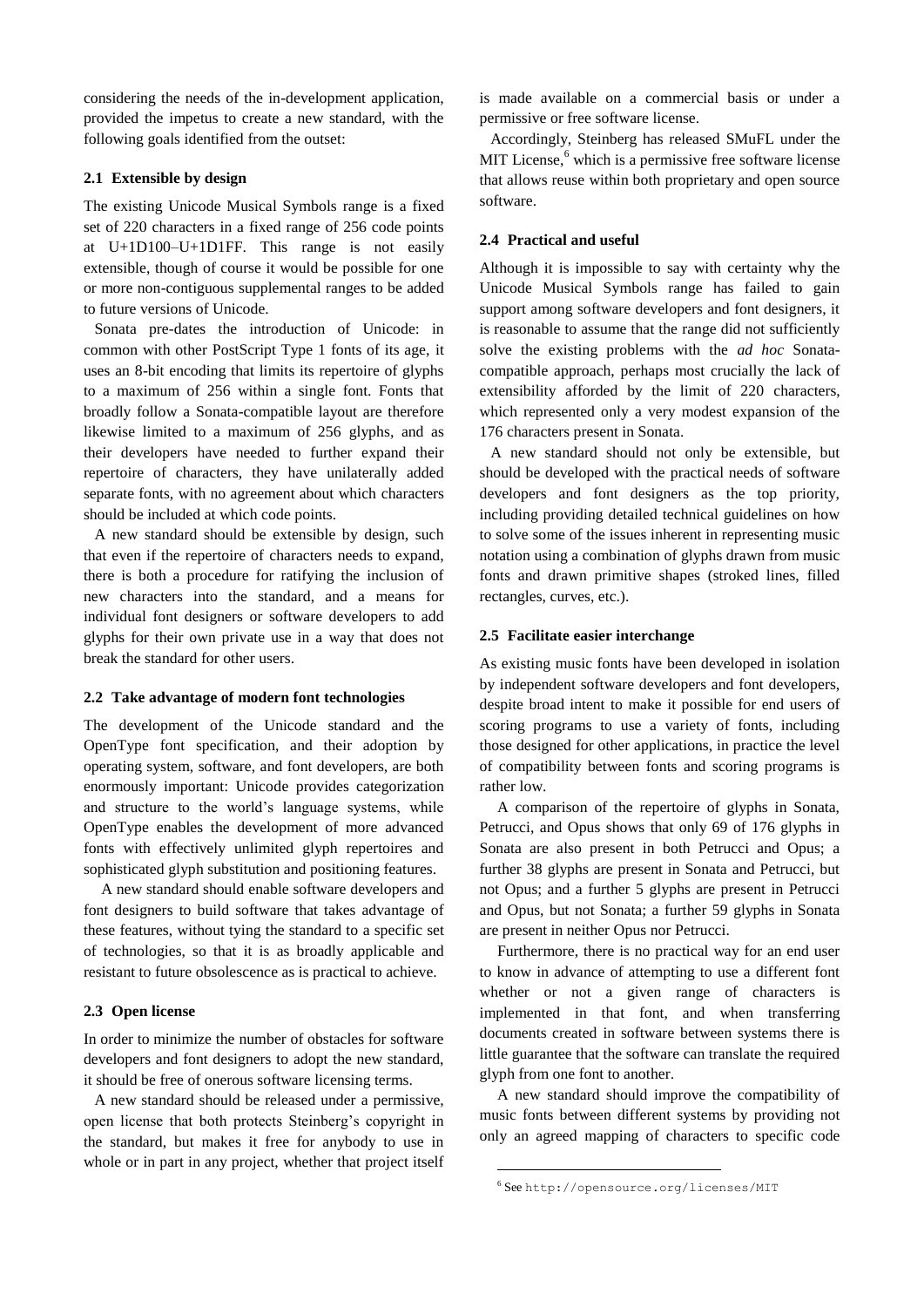points, but also a means for font designers to describe programmatically the repertoire of characters implemented in a given font.

## **2.6 Build community support**

The range of symbols used in Western music notation is so deep and broad that it is difficult for any individual person or small group to have sufficient knowledge to correctly identify and categorize the characters. Furthermore, without broad support among software developers and font designers, any new standard is destined to languish unused.

A new standard should be developed in the open, inviting interested parties to contribute ideas and discussion to the development of the repertoire of characters, their categorization, and technical recommendations about font design, glyph metrics, and glyph registration.

## **3. NON-GOALS FOR A NEW STANDARD**

At the outset of the project, it was determined that, in the short- to medium-term at least, targeting ratification of the new standard by the Unicode Consortium in order to broaden the range of musical symbols encoded by Unicode was not a goal of the project. Developing the standard independently, away from the more rigorous requirements of the proposal and review process, gives greater agility and faster iteration as new requirements emerge.

Initially it was also determined that attempting to develop a set of recommendations for fonts to be used inline with text fonts in word processing or page layout software would be too much work to undertake right away, in addition to the core goal of developing recommendations for fonts to be used in specialized music notation software. However, after the launch of the new standard at the Music Encoding Conference in Mainz, Germany in May 2013, the members of the nascent community identified this as a high priority activity, and the development of guidelines for fonts to be used in text-based applications was added as a requirement for the first stable release of the new standard.

## **4. WHAT IS SMUFL?**

The Standard Music Font Layout, or SMuFL (pronounced "smoofle"), provides both a standard way of mapping music symbols to the Private Use Area of Unicode's Basic Multilingual Plane, and a detailed set of guidelines for how music fonts should be built.

As a consequence of the joint effort of the community that has arisen around the development of the standard, it also provides a useful categorization of thousands of symbols used in Western music notation.

#### **4.1 Character repertoire and organization**

The initial public release of SMuFL, version 0.4, included around 800 characters. By the time of the release of version 1.0, in June 2014, the total number of characters included had grown to nearly 2400, organized into 104 groups.

SMuFL makes use of the Private Use Area within Unicode's Basic Multilingual Plane (code points from U+E000–U+F8FF). The Unicode standard includes three distinct Private Use Areas, which are not assigned characters by the Unicode Consortium so that they may be used by third parties to define their own characters without conflicting with Unicode Consortium assignments.

SMuFL is a superset of the Unicode Musical Symbols range, and it is recommended that common characters are included both at code points in the Private Use Area as defined in SMuFL and in the Unicode Musical Symbols range.

The groups of characters within SMuFL are based on the groupings defined by Perry Roland in the Unicode Musical Symbols range, but with finer granularity. There are currently 108 groups, proceeding roughly in order from least to most idiomatic, i.e. specific to particular instruments, types of music, or historical periods. The grouping has no significance other than acting as an attempt to provide an overview of the included characters.

Groups are assigned code points in multiples of 16. Room for future expansion has, where possible, been left in each group, so code points are not contiguous. The code point of each character in SMuFL 1.0 is intended to be immutable, and likewise every character has a canonical name, also intended to be immutable. Since the release of SMuFL 1.0, a few additional characters have already been identified that should be added to groups that were already fully populated, and, in common with the approach taken by the Unicode Consortium, new supplemental groups have been added at the end of the list of existing groups to accommodate these additions.

#### **4.2 Inclusion criteria**

No formal criteria have been developed for whether or not a given character is suitable for inclusion in SMuFL. Members of the community make proposals for changes and additions to the repertoire of characters, giving rise to public discussion, and once consensus is reached, those changes are made in the next suitable revision.

In general a character is accepted if it is already in widespread use: although composers and scholars invent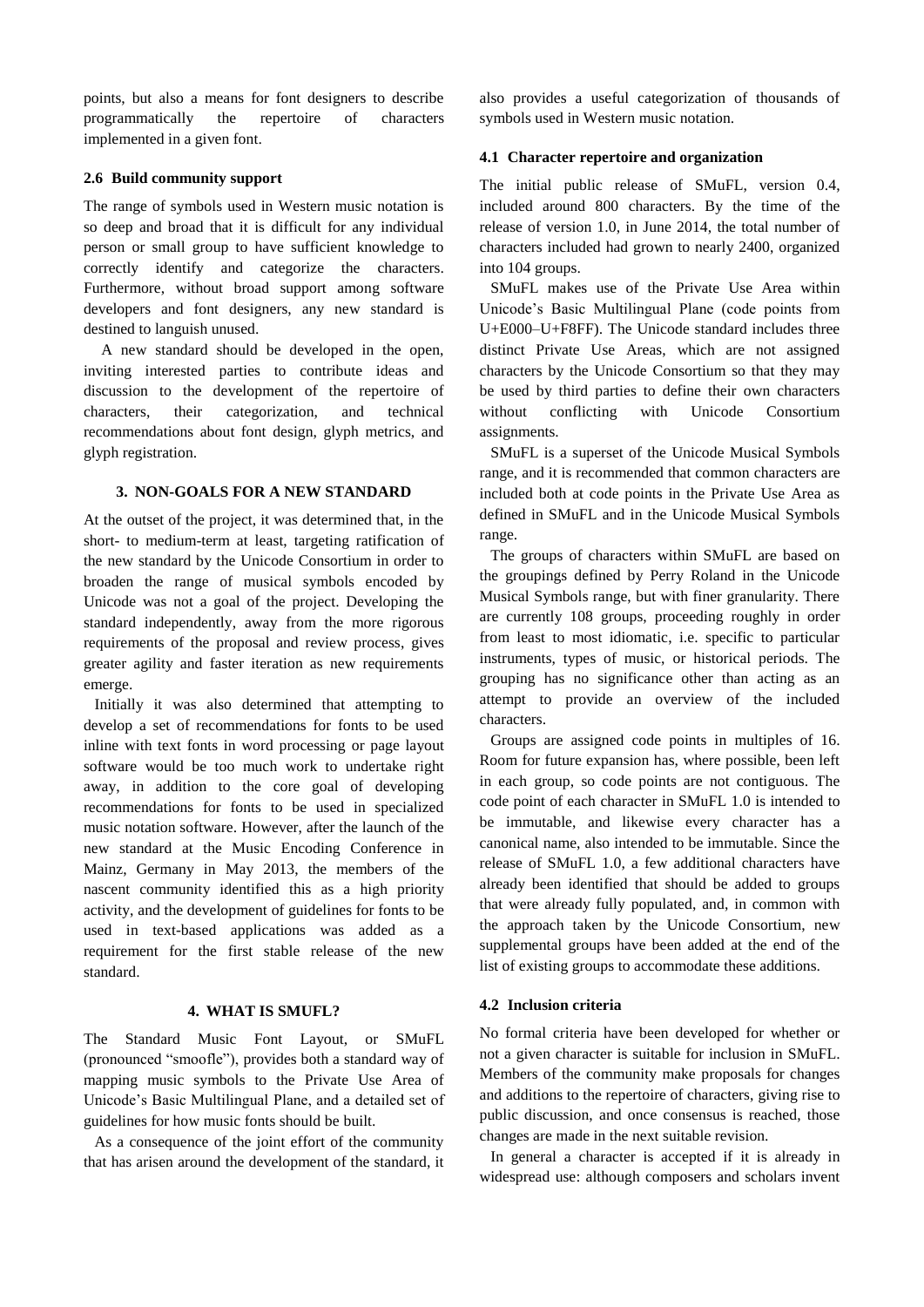new symbols all the time, such a symbol can only be included in SMuFL if there is broad community support.

## **4.3 Recommended and optional glyphs**

One of the aims of SMuFL is to make it as simple as possible for developers both of fonts and of scoring software to implement support for a wide range of musical symbols. Although modern font technologies such as OpenType enable a great deal of sophistication in automatic substitution features, applications that wish to use SMuFL-compliant fonts are not obliged to support advanced OpenType features.

The basic requirements for the use of SMuFLcompliant fonts are the ability to access characters by their Unicode code point, to measure glyphs, and to scale them (e.g. by drawing the font at different point sizes). If applications are able to access OpenType features such as stylistic sets and ligatures, then additional functionality may be enabled.

However, all glyphs that can be accessed via OpenType features are also accessible via an explicit code point. For example, a stylistic alternate for the sharp accidental designed to have a clearer appearance when reproduced at a small size can be accessed as a stylistic alternate for the character **accidentalSharp**, but also by way of its explicit code point, which will be in the range U+F400– U+F8FF.

Because optional glyphs for ligatures, stylistic alternates, etc. are not required, and different font developers may choose to provide different sets (e.g. different sets of glyphs whose designs are optimized for drawing at different optical sizes), SMuFL does not make any specific recommendations for how these glyphs should be assigned explicit code points, except that they must be within the range U+F400–U+F8FF, which is reserved for this purpose and for any other private use required by font or application developers.

In summary, recommended glyphs are encoded from U+E000, with a nominal upper limit of U+F3FF (a total of 5120 possible glyphs), while optional glyphs (ligatures, stylistic alternates, etc.) are encoded from U+F400, with a nominal upper limit of U+F8FF (a total of 1280 possible glyphs).

In order for a font to be considered SMuFL-compliant, it should implement as many of the recommended glyphs as are appropriate for the intended use of the font, at the specified code points. Fonts need not implement every recommended glyph, and need not implement any optional glyphs, in order to be considered SMuFLcompliant.

## **4.4 SMuFL metadata**

To aid software developers in implementing SMuFLcompliant fonts, three support files in JSON format [1] are available.

**glyphnames.json** maps code points to canonical glyph names, which by convention use lower camel case, a convenient format for most programming languages. The file is keyed using the glyph names, with the SMuFL code point provided as the value for the **codepoint** key, and the Unicode Musical Symbols range code point (if applicable) provided as the value for the **alternateCodepoint** key. The **description** key contains the glyph's description.

**classes.json** groups glyphs together into classes, so that software developers can handle similar glyphs (e.g. noteheads, clefs, flags, etc.) in a similar fashion. Glyphs are listed within their classes using the names specified in **glyphnames.json**. Not all glyphs are contained within classes, and the same glyph can appear in multiple classes.

**ranges.json** provides information about the way glyphs are presented in discrete groups in this specification. This file uses a unique identifier for each group as the primary key, and within each structure the **description** specifies the human-readable range name, **glyphs** is an array listing the canonical names of the glyphs contained within the group, and the **range** start and **range** end key/value pairs specify the first and last code point allocated to this range respectively.

## **4.5 Font-specific metadata**

It is further recommended that SMuFL-compliant fonts also contain font-specific metadata JSON files. The metadata file allows the designer to provide information that cannot easily (or in some cases at all) be encoded within or retrieved from the font software itself, including recommendations for how to draw the elements of music notation not provided directly by the font itself (such as staff lines, barlines, hairpins, etc.) in a manner complementary to the design of the font, and important glyph-specific metrics, such as the precise coordinates at which a stem should connect to a notehead.

Glyph names may be supplied either using their Unicode code point or their canonical glyph name (as defined in the **glyphnames.json** file). Measurements are specified in staff spaces, using floating point numbers to any desired level of precision.

The only mandatory values are the font's name and version number. All other key/value pairs are optional.

The **engravingDefaults** structure contains key/value pairs defining recommended defaults for line widths etc.

The **glyphsWithAnchors** structure contains a structure for each glyph for which metadata is supplied, with the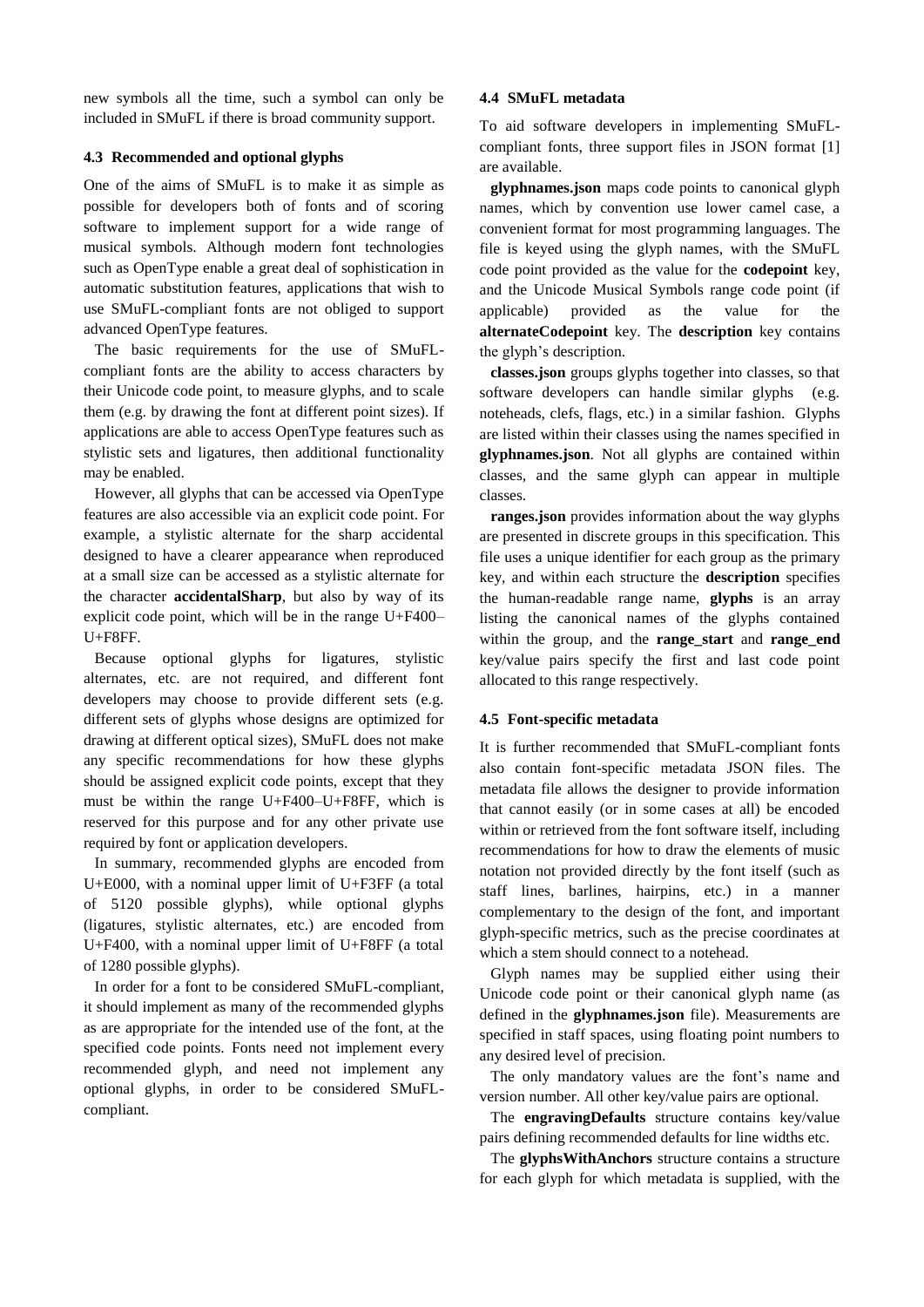canonical glyph name or its Unicode code point as the key, and is discussed in more detail below.

The **glyphsWithAlternates** structure contains a list of the glyphs in the font for which stylistic alternates are provided, together with their name and code point. Applications that cannot access advanced font features like OpenType stylistic alternates can instead determine the presence of an alternate for a given glyph, and its code point, using this data.

The **glyphBBoxes** structure contains information about the actual bounding box for each glyph. The glyph bounding box is defined as the smallest rectangle that encloses every part of the glyph's path, and is described as a pair of coordinates for the bottom-left (or southwest) and top-right (or northeast) corners of the rectangle, expressed staff spaces to any required degree of precision, relative to the glyph origin.

The **ligatures** structure contains a list of ligatures defined in the font. Applications that cannot access advanced font features like OpenType ligatures can instead determine the presence of a ligature that joins together a number of recommended glyphs, and its code point, using this data.

The **sets** structure contains a list of stylistic sets defined in the font. Applications that cannot access advanced font features like OpenType stylistic sets can instead determine the presence of sets in a font, the purpose of each set, and the name and code point of each glyph in each set, using this data.

#### *4.5.1 Example of how font-specific metadata is used*

Figure 1 shows how font-specific metadata may be used in conjunction with the conventions of glyph registration



**Figure 1 :** Diagram illustrating how points defined in font-specific metadata can be used by scoring software.

to construct two notes: an up-stem  $16<sup>th</sup>$  note (semiquaver), and a down-stem  $32<sup>nd</sup>$  (demisemiquaver).

• The horizontal grey lines denote staff lines, for scale.

• The dashed boxes show glyph bounding boxes, with the left-hand side of the box corresponding to  $x=0$ , while

the horizontal lines bisecting the blue boxes show the origin for each glyph, i.e. y=0.

• The shaded red boxes show the locations of the glyph attachment points, as specified in the font metadata JSON file.

• The shaded area on the down-stem note shows the amount by which a stem of standard length (i.e. the unfilled portion of the stem) should be extended in order to ensure good on-screen appearance at all zoom levels.

Note that the **stemUpSE** attachment point corresponds to the bottom right-hand (or south-east) corner of the stem, while **stemDownNW** corresponds to the top lefthand (or north-west) corner of the stem. Likewise, for correct alignment, the flag glyphs must always be aligned precisely to the left-hand side of the stem, with the glyph origin positioned vertically at the end of the normal stem length.

## **4.6 Glyph registration and metrics recommendations**

In addition to providing a standard approach to how musical symbols should be assigned to Unicode code points, SMuFL also aims to provide two sets of guidelines for the metrics and glyph registration, addressing the two most common use cases for fonts that contain musical symbols, i.e. use within dedicated scoring applications, and use within text-based applications (such as a word processors, desktop publishers, web pages, etc.).

Since it is helpful for scoring applications that all symbols in a font be scaled relative to each other as if drawn on a staff of a particular size, and conversely it is helpful for musical symbols to be drawn in-line with text to be scaled relative to the letterforms with which the musical symbols are paired, in general a single font cannot address these two use cases: the required metrics and relative scaling of glyphs are incompatible.

Therefore, it is recommended that font developers make clear whether a given font is intended for use by scoring applications or by text-based applications by appending "Text" to the name of the font intended for text-based applications; for example, "Bravura" is intended for use by scoring applications, and "Bravura Text" is intended for use by text-based applications (or indeed for mixing musical symbols with free text within a scoring application).

The complete guidelines for key font metrics and glyph registration are too detailed to reproduce here, so they can be read in full in the SMuFL specification.<sup>7</sup> Those guidelines that apply to the font as a whole, rather than specific groups of glyphs, are reproduced below.

1

<sup>7</sup> See <http://www.smufl.org/download>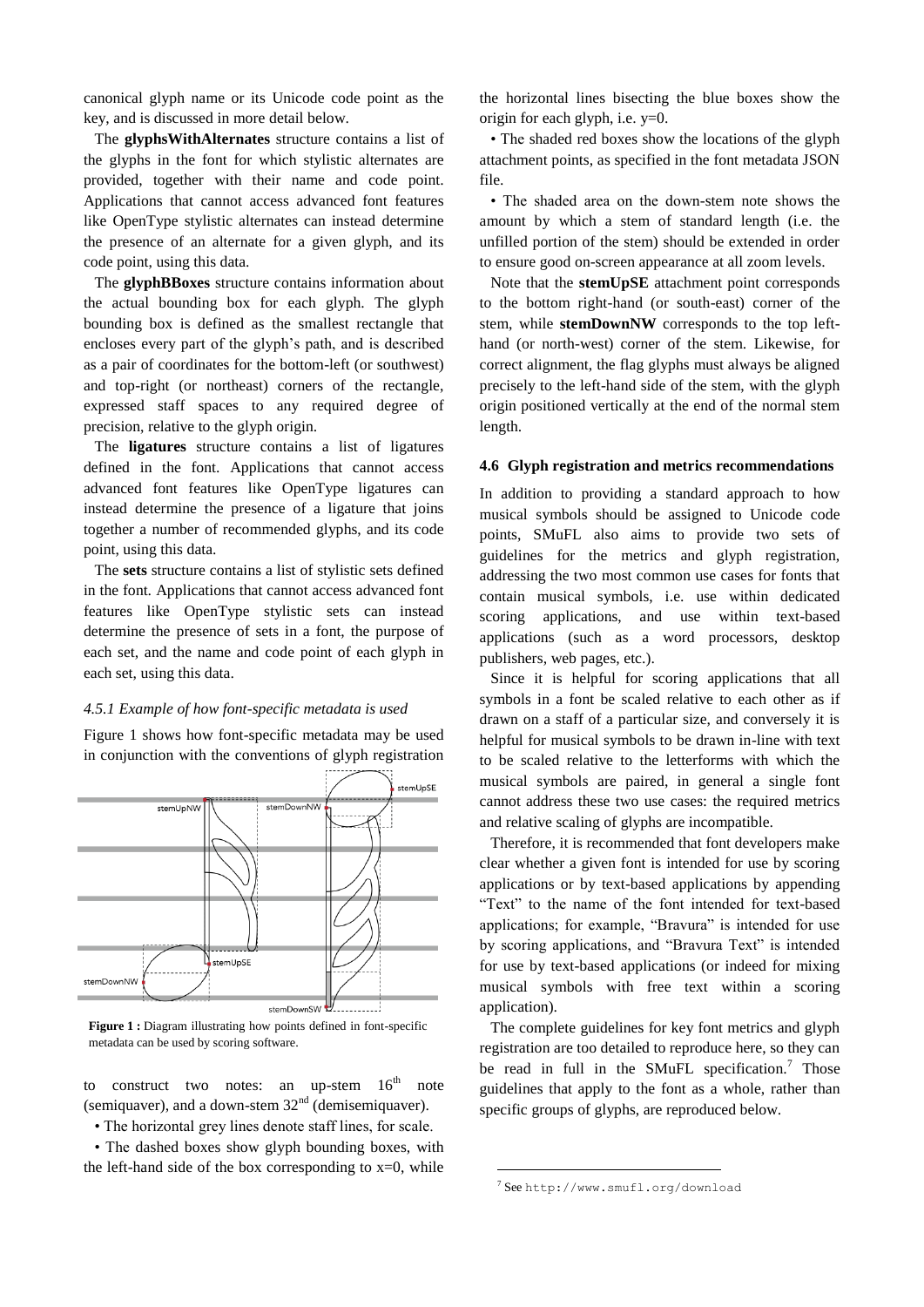## *4.6.1 Guidelines for fonts for scoring applications*

Dividing the em in four provides an analogue for a fiveline staff: if a font uses 1000 upm (design units per em), as is conventional for a PostScript font, one staff space is equal to 250 design units; if a font uses 2048 upm, as is conventional for a TrueType font, one staff space is equal to 512 design units.

The origin (bottom left corner of the em square, i.e.  $x = 0$  and  $y = 0$  in font design space) therefore represents the middle of the bottom staff line of a nominal five-line staff, and  $y = 1$  em represents the middle of the top staff line of that same five-line staff.

All glyphs should be drawn at a scale consistent with the key measurement that one staff space  $= 0.25$  em.

Unless otherwise stated, all glyphs shall be horizontally registered so that their leftmost point coincides with  $x = 0$ .

Unless otherwise stated, all glyphs shall have zerowidth side bearings, i.e. no blank space to the left or right of the glyph.

## *4.6.2 Guidelines for fonts for text-based applications*

Upper case letters in a text font do not typically occupy the whole height of the em square: instead, they typically occupy around 75–80% of the height of the em square, with the key metrics for ascender and caps height both falling within this range. In order for the line spacing of a font containing music characters to be equivalent to that of a text font, its key metrics must match, i.e. the ascender, caps height and descender must be very similar. Glyphs with unusually large ascenders and descenders (such as notes of short duration with multiple flags) should not be scaled individually in order to fit within the ascender height, as they will not then fit with the other glyphs at the same point size; however, the behavior of glyphs that extend beyond the font's ascender and descender metrics is highly variable between different applications.

Leading on from the premise that a SMuFL-compliant font for text-based applications should use metrics compatible with regular text fonts, specific guidelines are as follows:

Dividing 80% of the height of the em in four provides an analogue for a five-line staff. If a font uses 1000 upm (design units per em), as is conventional for a PostScript font, the height of a five-line staff is 800 design units, or 0.8em; therefore, one staff space height is 200 design units, or 0.2 em. If a font uses 2048 upm, as is conventional for a TrueType font, the height of a five-line staff is 1640 design units, and one staff space is 410 design units.

The origin (bottom left corner of the em square, i.e.  $x = 0$  and  $y = 0$  in font design space) therefore represents

the middle of the bottom staff line of a nominal five-line staff, and  $y = 0.8$  em represents the middle of the top staff line of that same five-line staff.

Unless otherwise stated, all glyphs should be drawn at a scale consistent with the key measurement that one staff space  $= 0.2$  em.

Unless otherwise stated, all glyphs shall be horizontally registered so that their leftmost point coincides with  $x =$  $\Omega$ .

Unless otherwise stated, all glyphs shall have zerowidth side bearings, i.e. no blank space to the left or right of the glyph.

Staff line and leger line glyphs should have an advance width of zero, so that other glyphs can be drawn on top of them easily.

## **5. REFERENCE FONT**

To demonstrate all of the key concepts of SMuFL, a reference font has been developed. The font family is called Bravura, and consists of two fonts: Bravura, which is intended for use in scoring applications; and Bravura Text, which is intended for use in text-based applications.

The word *Bravura* comes from the Italian word for "cleverness", and also, of course, has a meaning in music, referring to a virtuosic passage or performance; both of these associations are quite apt for the font. From an aesthetic perspective, Bravura is somewhat bolder than most other music fonts, with few sharp corners on any of the glyphs, mimicking the appearance of traditionallyprinted music, where ink fills in slightly around the edges of symbols, and the metal punches used in plate engraving lose their sharp edges after many uses. A short musical example set in Bravura is shown below (Figure 2).

Steinberg has released the Bravura fonts under the SIL Open Font License [2]. Bravura is free to download, and can be used for any purpose, including bundling it with other software, embedding it in documents, or even using it as the basis for a new font. The only limitations placed on its use are that: it cannot be sold on its own; any derivative font cannot be called "Bravura" or contain "Bravura" in its name; and any derivative font must be released under the same permissive license as Bravura itself.



**Figure 2**. Example of the Bravura font.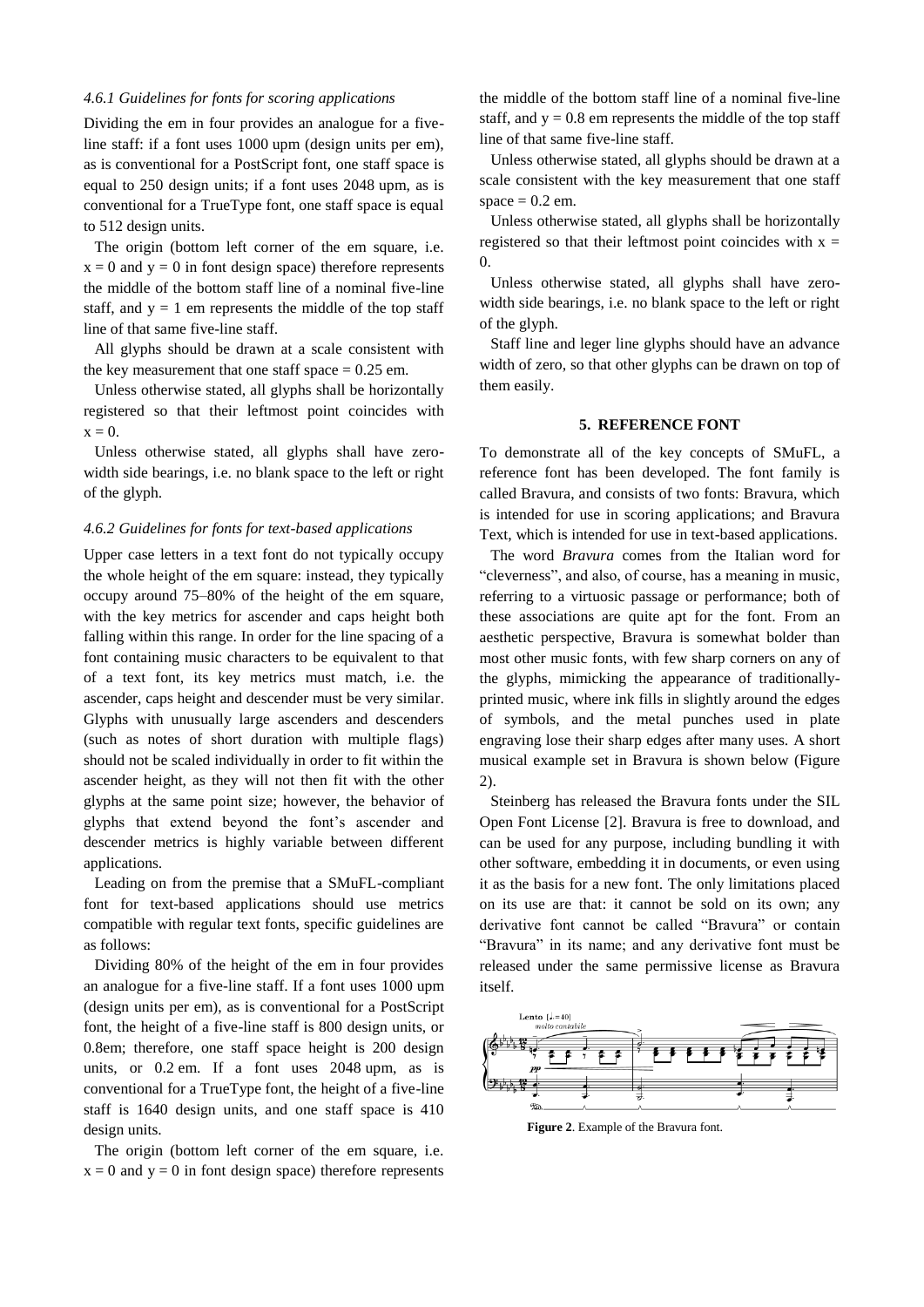## **6. IMPLEMENTATION CASE STUDY: THE NOVEMBER FONT**

Unlike designers of text fonts, music font designers have historically had great freedom, which has been both a blessing and a curse. Before SMuFL, while there was some common sense about what the kernel of music symbols should be (clefs, noteheads, accidentals, etc.), the actual position of characters in the font, their naming (though there was generally none provided), and the addition of rarer symbols beyond the basic set was left up to the designer's imagination and to some specific requirements of the target music notation software.

Things are changing for the font designer with SMuFL as its main goal is to address the issues of symbol position, naming and repertoire in a universal way. SMuFL is a great source of inspiration for the designer – surely one of its benefits – but it also imposes new constraints and requirements, and leads to a more demanding design workflow.

## **6.1 The November Font – Summary**

The November music font was designed in 1999 specifically for the software Finale, and its repertoire of 330 characters, spread over two font files, ranging through historical periods spanning the Renaissance to the 20th century *avant garde*, was considered large at that time. Before SMuFL, the extension of November's repertoire had often been considered, but it would have most likely led to the multiplication of font files, as had occurred with, for example, Opus or Maestro, which the designer was reluctant to do, and consequently only small updates had been made over the years.

#### **6.2 Moving to SMuFL**

-

The emergence of SMuFL back in 2013 was a great opportunity for November to make a bigger jump: one single font file with a greatly extended range of characters, wrapped in OpenType, and complying with a new standard.

By switching to SMuFL, the font designer, who generally is a single individual, must be ready to face the temptation of adding more and more symbols, making the development process potentially much longer.<sup>8</sup> And not only must the designer deal with thousands of vectors and points, but also to some extent he or she must turn into a programmer. Python scripting, for instance, can be a great ally for generating the required metadata automatically; this was used extensively for the

November 2.0 project.<sup>9</sup> For SMuFL-scaled font projects, it is impractical to create those metadata manually, and,



**Figure 3**. Example of the November 2.0 font.

to make the design workflow even better, one can invent sophisticated tools, for instance to compare the font being crafted with the reference font, Bravura. All of these considerations change the font development workflow deeply.

November 2.0, released in February 2015, now has over 1100 characters, with about 80% of them coming from the SMuFL specifications, and is the first commerciallyreleased font to comply with SMuFL. A short musical example set in November 2.0 is shown below (Figure 3).

## **6.3 Compatibility with existing scoring software**

Unlike the font Bravura, which for now has largely served as a reference font for SMuFL, commercial SMuFL-compliant music fonts are intended to be used in existing music notation programs.

At the present time, no currently available notation software officially directly supports SMuFL, though such support is likely forthcoming in the future. In the short- to medium-term, therefore, a SMuFL-compliant font like November 2.0 must still be packaged specifically for each notation program. The SMuFL metadata, for instance, is currently not consumed at all by any of the major existing applications (including Finale, Sibelius, and LilyPond), and idiosyncratic component files $10$  must be supplied along with the font in order to ensure a smooth user experience.

But in a positive way, the claim of SMuFL-compliance for a popular music font like November can potentially help serve as an impetus for the developers of music notation software to support SMuFL more quickly.

## **7. SUPPORT FOR SMUFL**

SMuFL 1.0 was released in June 2014. The standard remains under active development, and it is hoped that an increasing number of software developers and font designers will adopt it for their products. Below is a

1

<sup>8</sup> Somehow the designer could not resist this temptation with November 2.0 in any case!

<sup>&</sup>lt;sup>9</sup> November 2.0 was made with the open source program FontForge (<http://fontforge.github.io/>), which has a powerful Python interface.

<sup>&</sup>lt;sup>10</sup> Finale's Font Annotations and Libraries, Sibelius's House Styles, LilyPond's snippets…